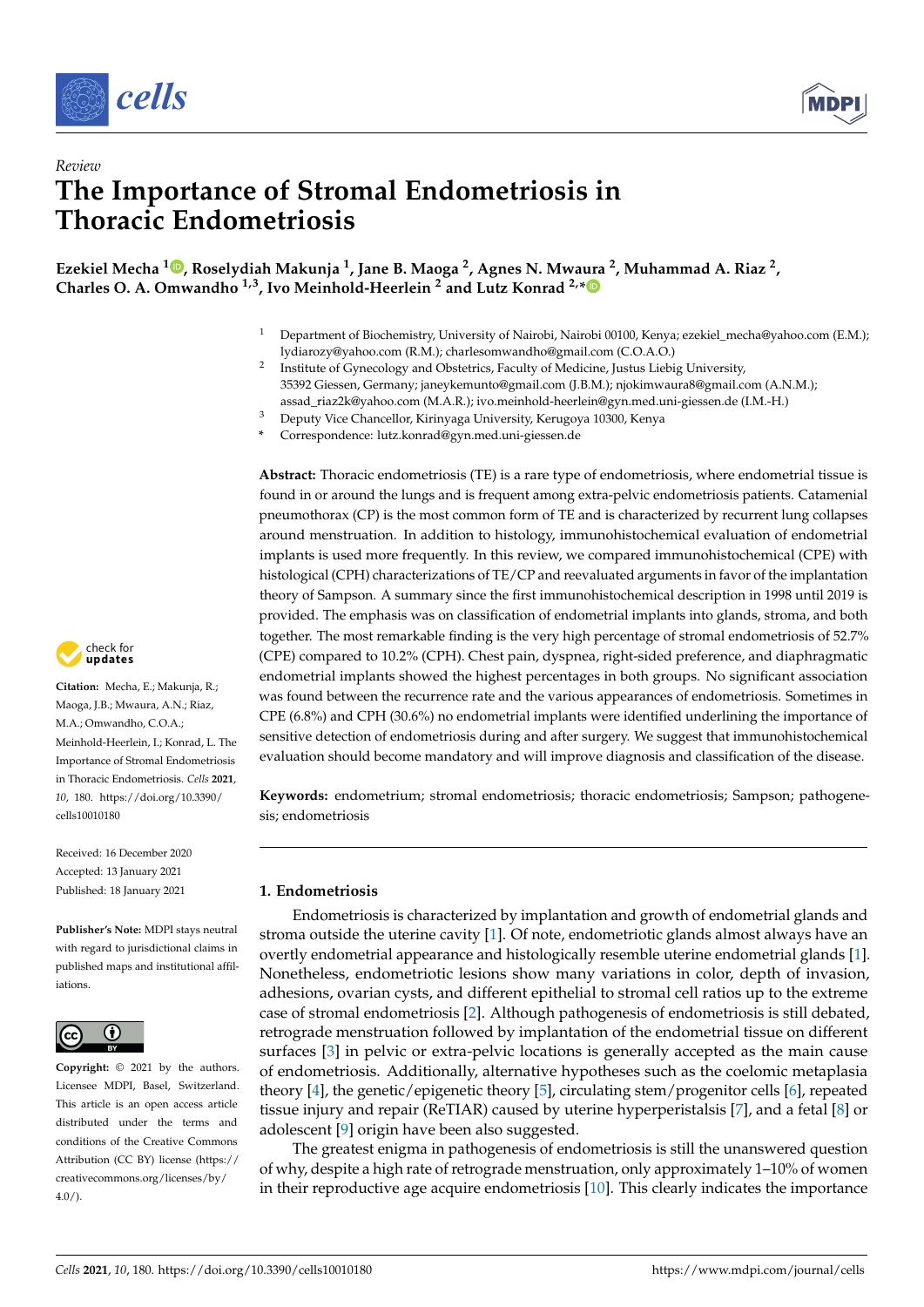of additional causative factors like inflammation, oxidative stress [\[11\]](#page-9-10), disturbance of the peritoneal barrier [\[12\]](#page-9-11), and genetic/epigenetic changes [\[5\]](#page-9-4), which then affect migration, adhesion, and invasion of endometrial cells at ectopic sites.

Besides elucidation of these risk factors that favor initiation of endometriosis, the question whether or not the endometrium is the main if not the only source for ectopic endometrial cells needs to be answered as it impacts also strongly the therapy of the disease.

Therapeutically, the decision whether it is sufficient to eliminate only the ectopic implant(s) or whether endometrium or uterus must also be examined carefully, is crucial. As clearly shown, the overall recurrence rates were lowest for patients who underwent hysterectomy together with laparoscopy compared to laparoscopy alone [\[13\]](#page-9-12). These data clearly indicate that the endometrium is the main source for ectopic endometrial cells, although this does not exclude other hypotheses regarding the pathogenesis of endometriosis.

Since many arguments have been put forward to criticize the implantation hypothesis such as the occurrence of extra-pelvic endometriosis [\[14\]](#page-9-13), the thoracic endometriosis syndrome is discussed in the following chapters with a special focus on catamenial pneumothorax (CP) as one of the most common symptoms of thoracic endometriosis (TE).

# **2. Thoracic Endometriosis Syndrome**

Thoracic endometriosis as characterized by endometrial implants in or around the lungs is classified into CP, catamenial hemothorax, catamenial hemoptysis, catamenial hemopneumothorax, and endometriosis in lung nodules and few other presentations [\[14\]](#page-9-13). Deposition of endometrial implants was observed on the diaphragm (78.82%), on the pleura (14.33%), the lungs (4.46%) and in all three locations (1.11%) as summarized in a recent review with  $n = 628$  TE patients [\[15\]](#page-9-14). It has been proposed that histological findings of TE in patients with pneumothorax should be termed thoracic endometriosis-related pneumothorax (TERP), regardless of whether the onset of pneumothorax met the criteria for CP or not [\[16\]](#page-9-15). However, we refer in this review to CP, because this terminology has been preferentially used in most manuscripts. CP is clinically defined as a recurrent pneumothorax of at least two episodes occurring within 24 h before to 72 h after the onset of menstruation in women of reproductive age [\[17\]](#page-9-16).

### *2.1. Epidemiology*

Some large scale studies with patients demonstrated that CP accounted for 3.15% (873/27,716) [\[18\]](#page-9-17), 0.90% (6/664) [\[19\]](#page-9-18) and 5.61% (11/196) [\[20\]](#page-9-19) resulting in 3.11% of CP cases in the group with pneumothorax. In France the incidence of spontaneous primary pneumothorax in women was estimated to be  $6.93/100,000$  ( $n = 9963$ ) [\[21\]](#page-9-20). Additionally, in a recent study conducted in Japan with a very high number of CP cases (*n* = 27,716) the mean age was found to be  $37.9 \pm 7.7$  [\[18\]](#page-9-17).

#### *2.2. Symptoms and Diagnosis*

Thoracic endometriosis is characterized mainly by clinical presentations such as; CP (72%), catamenial hemothorax (13%), catamenial hemoptysis (10%), and lung nodules (4%) [\[22\]](#page-9-21). The most common CP symptoms are chest/shoulder pain, dyspnea (shortness of breath), and cough [\[22\]](#page-9-21). The right-sided location was reported to be 80% in a recent review [\[15\]](#page-9-14).

Diagnosis of TE is often greatly delayed leading to further complications of the disease and recurrent hospitalizations. Most often chest X-ray (CTX) (31%) and chest computed tomography (CT) (14.3%) are used (reviewed in [\[15\]](#page-9-14)). Contrary, in only one study MRI was investigated for the detection of diaphragmatic endometriosis despite a high sensitivity of 83% [\[23\]](#page-9-22). Notably, the accuracy of imaging methods for the detection of TE has not been evaluated in depth.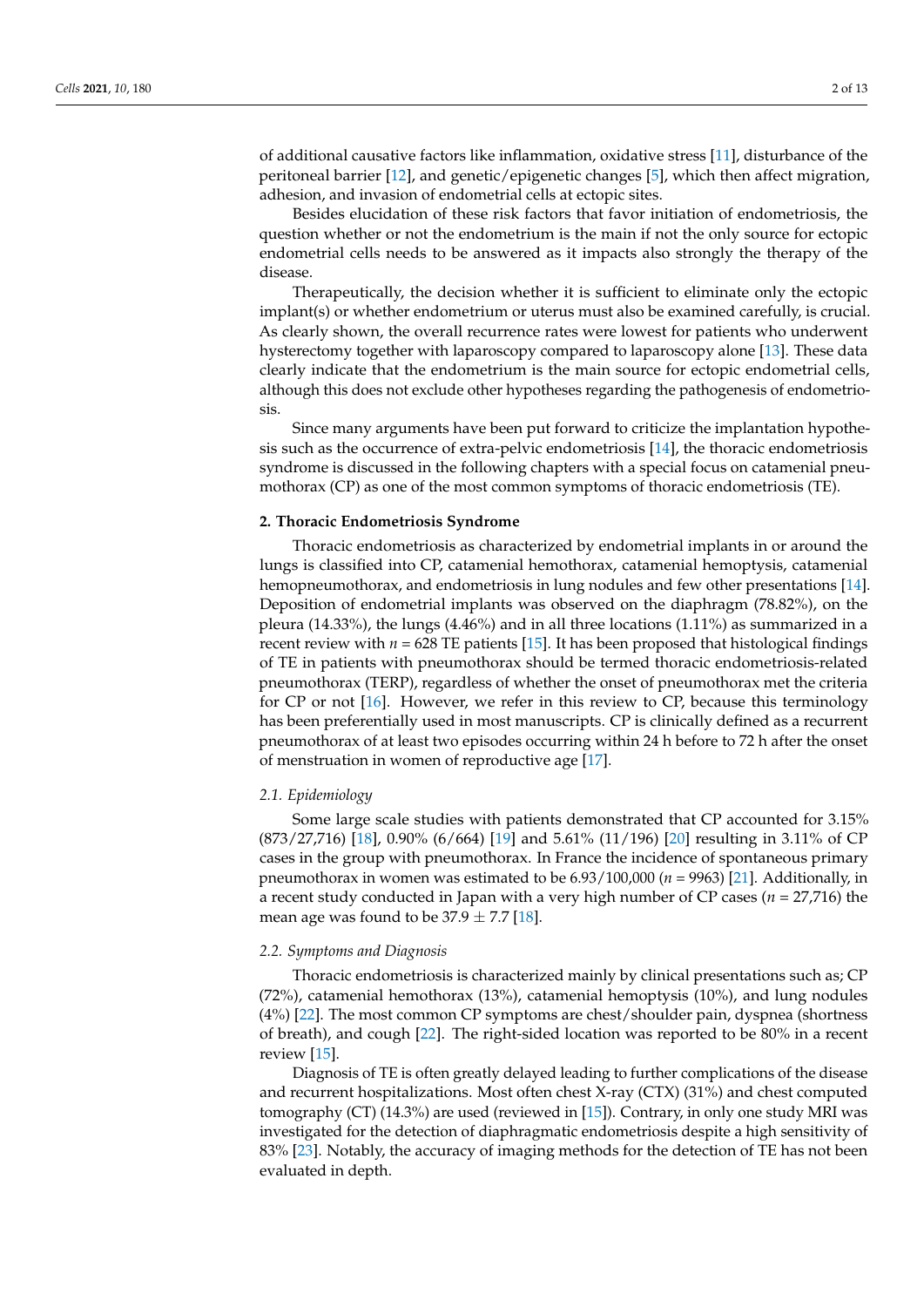In two studies, predictors of CP have been presented: age > 25 years (especially 36– 45 years), coexisting endometriosis, right-sided pneumothorax, history of hospitalization, lower probability for over- or underweight and ex-smoker or current smoker [\[18\]](#page-9-17). Similarly, Haga et al. [\[16\]](#page-9-15) identified the following significant parameters: right-sided pneumothorax, history of pelvic endometriosis, age  $\geq$  31 years, and no smoking history. These factors were assigned 6, 5, 4, and 3 points, respectively, to establish a scoring system from 0 to 18. Cutoff values  $\geq$  12 yielded the highest positive predictive value (86%) and negative predictive value (95.2%) for the prediction of primary spontaneous pneumothorax. However, up to date, the scoring was never evaluated prospectively.

## *2.3. Correlation of TE with Pelvic Endometriosis*

A recent review reported concomitant appearance of TE with pelvic endometriosis at 52.9% [\[15\]](#page-9-14). On the other side, a previous study ( $n = 3008$ ) of cases with pelvic endometriosis revealed only 46 cases (1.53%) with diaphragmatic lesions [\[24\]](#page-9-23). Thus, pelvic endometriosis is a risk factor or an indicator of susceptibility, but not a prerequisite for TE.

## *2.4. Histological and Immunohistochemical Characterization of TE*

In 2007 Alifano et al. [\[25\]](#page-9-24) stated that only the appearance of ectopic endometrial stroma together with glands can prove TE and that if only stroma is present diagnosis of TE is probable. This is equivalent to the definition of pelvic endometriosis [\[1\]](#page-9-0). To the best of our knowledge, the first immunohistochemical study of TE was presented by Flieder et al. in 1998 [\[26\]](#page-9-25), who reported the identification and characterization of four cases with ectopic endometrial glands/stroma in the pleura with antibodies discriminating between epithelial, stromal, vascular, and neuroendocrine tissue.

Sensitivity of CD10 for the detection of the stromal compartment in TE was tested; and was as high as 88.1% (74/84) [\[27\]](#page-9-26) and 96.8% (60/62) [\[28\]](#page-10-0). Furthermore, in 54.8% (46/84) of cases metaplasia of ectopic endometrial cells to smooth muscle cells was observed [\[27\]](#page-9-26), a phenomenon also reported for pelvic endometriosis [\[2\]](#page-9-1).

Except for CP, lung resections for various types of pneumothorax demonstrated negative staining (0/50) with CD10 and hormonal receptors, estrogen receptor (ER) and progesterone receptor (PR) [\[29\]](#page-10-1). Interestingly, stromal cells in the lung with a scattered pattern were negative for CD10, whereas stromal cells with an aggregated pattern expressed CD10 and thus proved to be endometrial implants [\[30\]](#page-10-2).

Detection of ectopic endometrial epithelial and stromal cells in TE was most often performed with ER, PR, and CD10, but recently interferon-inducible transmembrane protein 1 (IFITM1) for stromal [\[28\]](#page-10-0) and Pax8 for epithelial cells [\[31\]](#page-10-3) seem to be also highly sensitive markers for extra-pelvic endometriosis.

To date the significance of immunohistochemical staining of TE has not been evaluated. The current review attempts to fill in this gap by comparing histological with immunohistochemical characterization of TE. Furthermore, because pathogenesis of TE is currently controversial, we will also provide some insights into this debate.

#### *2.5. Pathogenesis of TE*

The cause of thoracic endometriosis is controversially discussed comparable to pelvic endometriosis, although many authors agree that the implantation hypothesis by Sampson [\[3\]](#page-9-2) is the most accepted. Other theories put forward to explain TE include; coelomic metaplasia, stem cells, lymphatic or hematogenous spread, and the prostaglandin theory [\[22](#page-9-21)[,32\]](#page-10-4).

## **3. Materials and Methods**

We searched in PubMed for articles describing an association between CP and endometriosis (Figure S1). We performed a systematic retrospective literature review starting with 1998, when the first manuscript with immunohistochemical stainings of CP endometrial implants was published [\[26\]](#page-9-25). This study presents a review of manuscripts published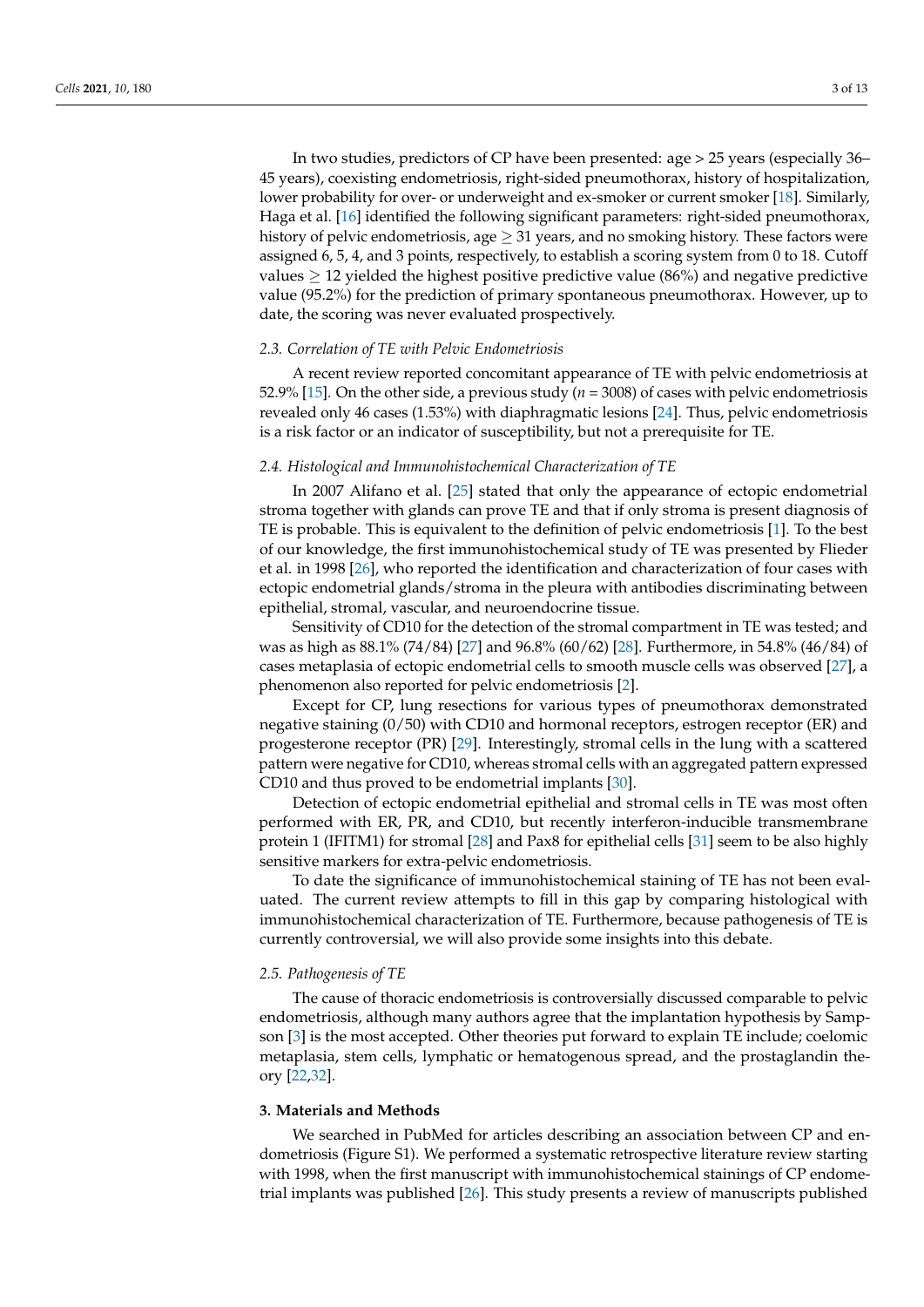in several journals between the years 1998 until 2019. We looked for the keywords: thoracic endometriosis syndrome, lung endometriosis, pleural endometriosis, diaphragmatic endometriosis, pneumothorax, catamenial pneumothorax, and all together with endometriosis. Only manuscripts classifying the endometrial implants into glands/stroma, glands, or stroma were included, while those without a clear classification were excluded. We separated the manuscripts into two groups: Group 1. CPE: CP together with immunohistochemistry, which we compared to group 2, CPH: CP together with histology. In both groups the use of histology or immunohistochemistry had to be mentioned at least somewhere in the manuscript.

In both groups the following parameters were also summarized, where possible: age, pain symptoms, imaging techniques, side of implants, markers used, concomitant endometriosis, and recurrence. Values were summarized as means  $\pm$  standard deviation (SD). Non-parametric comparisons between two groups were done with the Mann–Whitney test. Furthermore,  $2 \times 2$  contingency tables were analyzed with Fisher's exact test. Analysis was performed with GraphPad InStat3 (GraphPad).

# **4. Results**

In total 41 manuscripts (CPE, *n* = 26; CPH, *n* = 15) were reviewed in the present study (Table S1). The mean age of the patients diagnosed with CPE and CPH was  $36.3 \pm 8.7$  and  $37.0 \pm 6.2$ , respectively (Table [1](#page-3-0) and Table S1). The predominant presentation of CPE and CPH was chest pain (79.1% vs. 82.1%) and dyspnea (88.4% vs. 74.4%). However, especially in the case series the symptoms were rarely recorded. Similarly, the main symptoms of pelvic endometriosis like pelvic pain, dysmenorrhea, abdominal pain, and dyspareunia were seldom presented (Table S1). Concomitant endometriosis was found in 42.8% (CPE) and 62.5% (CPH). Diagnosis and surgery of CPE and CPH was performed predominantly with CTX, CT, and video assisted thoracic surgery (VATS) with 60.9% vs. 37.5%, 36.4% vs. 25.5%, and 75.5% vs. 84.8%, respectively. However, use of MRI was negligible (Table S1).

A very high percentage of right-sided preference of 94.1% (CPE) compared to 89.6% (CPH) was observed. High values were also obtained for diaphragmatic endometrial implants: CPE (96.4%) with 43.4% fenestrations and 32.4% spots (or blebs, plaques, and nodules). Similarly, diaphragmatic endometrial implants in CPH were observed in 83.3% with 21.4% fenestrations and 38.1% spots (Table [1\)](#page-3-0). Spots, blebs, plaques, and nodules were put into one group, because the differences were not clearly defined.

Evaluation of the endometrial implants by immunohistochemistry was most often done with antibodies specific for ER, PR, and CD10 and combinations of them (Tables [1](#page-3-0) and S1). Of note, stromal endometriosis in CPE was identified in 52.7% compared to only 10.2% in CPH, which was highly significant (Table [1\)](#page-3-0). Appearance of stroma or glands/stroma was not correlated with recurrence (Table [2\)](#page-4-0), although recurrence was not reported in all cases.

| Parameters    | <b>CPE</b>     | <b>CPH</b>     | <i>p</i> Values |
|---------------|----------------|----------------|-----------------|
| Age           | $36.3 \pm 8.7$ | $37.0 \pm 6.2$ | n.s.            |
| Chest pain    | 82.9%          | 82.1%          | n.s.            |
| Dyspnea       | 92.7%          | 74.4%          | n.s.            |
| Cough         | 58.5%          | 48.7%          | n.s.            |
| Imaging       |                |                |                 |
| Chest, X-ray  | 20.2%          | 26.5%          | n.c.            |
| CТ            | $7.7\%$        | $46.9\%$       | n.c.            |
| Operation     |                |                |                 |
| <b>VATS</b>   | 71.9%          | 76.0%          | n.s.            |
| Lesions found |                |                |                 |
| Diaphragm     | 81.8%          | 85.7%          | n.s.            |

<span id="page-3-0"></span>**Table 1.** Characteristics of patients with immunohistochemical compared to histological detection.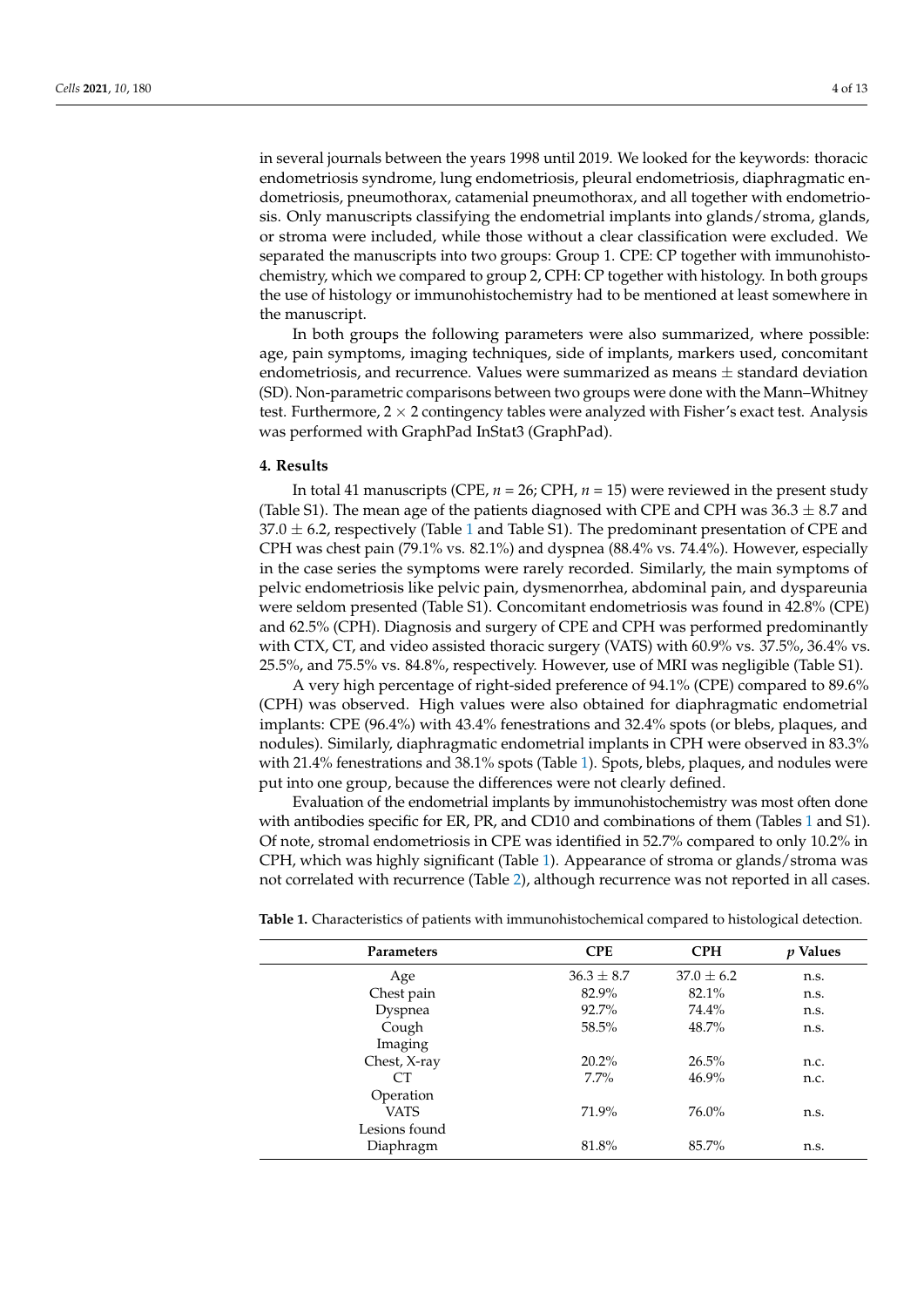| Parameters                       | <b>CPE</b> | <b>CPH</b> | <i>p</i> Values |
|----------------------------------|------------|------------|-----------------|
| Pleura                           | 31.4%      | 22.0%      | n.s.            |
| Lung                             | $10.5\%$   | $8.7\%$    | n.s.            |
| CP, right-sided                  | 90.7%      | 89.8%      | n.s.            |
| CP, bilateral                    | 2.8%       | $8.2\%$    | n.c.            |
| CP, left-sided                   | $3.7\%$    | $0\%$      | n.c.            |
| Concomitant pelvic endometriosis | 43.1%      | 70.7%      | 0.0012          |
| TE                               |            |            |                 |
| Stromal                          | 52.7%      | $10.2\%$   | < 0.0001        |
| Glands/stroma                    | 36.8%      | 55.1%      | $=0.0185$       |
| Glands                           | $1.4\%$    | $0\%$      | n.c.            |
| Positive, n.sp.                  | $2.3\%$    | 4.1%       | n.c.            |
| Negative                         | 6.8%       | 30.6%      | n.c.            |
| Detection                        |            |            |                 |
| ER                               | 95.1%      |            |                 |
| PR.                              | 94.7%      |            |                 |
| CD10                             | 91.3%      |            |                 |
| All three                        | 88.3%      |            |                 |

Age is given as means  $\pm$  standard deviation; CPE, catamenial pneumothorax with immunohistochemistry; CPH, catamenial pneumothorax with histology; TE, thoracic endometriosis; ER, estrogen receptor, PR, progesterone receptor; n.s., not significant; n.sp., not specified; n.c., not calculated because of too many missing or too few

<span id="page-4-0"></span>**Table 2.** Recurrence of catamenial pneumothorax (CP) cases with glands/stroma or stroma for CPE and CPH.

|               | Recurrence | No Recurrence | <i>v</i> Values |
|---------------|------------|---------------|-----------------|
| Glands/stroma | 10         | 20            | n.s.            |
| Stroma        |            |               | n.s.            |

n.s., not significant; CP, catamenial pneumothorax.

### **5. Discussion**

values.

**Table 1.** *Cont.*

By and large, the results of this study confirm previous findings showing the high incidence of chest pain, dyspnea, the right-sided preference, the mean age, and the diaphragmatic implants as summarized recently [\[15\]](#page-9-14). To avoid redundancy, only relevant and new results are discussed in detail. It was particularly striking that occurrence (or not) of pelvic endometriosis was not mentioned in all studies (Table [1](#page-3-0) and Table S1). Similarly, only two manuscripts in the CPE group presented VAS scores for pelvic endometriosis [\[33,](#page-10-5)[34\]](#page-10-6). Furthermore, it would have been also interesting to indicate more often smoking habits and pneumothorax recurrence (Table S1). Due to missing data the current review has some limitations, however, several conclusions can be drawn.

The most noteworthy finding of the current review is the very high percentage of stromal endometriosis in the immunohistochemical studies (52.7%) compared to histological investigations (10.2%). Remarkably, in a large study of pelvic endometriosis, also a high percentage of 44.9% (123/274) cases were classified as stromal endometriosis [\[35\]](#page-10-7). Stromal endometriosis presents usually in the form of superficial nodules or plaques and is a common form of pelvic endometriosis [\[35\]](#page-10-7). Most often CD10 is used for immunohistochemical detection and classification of endometrial stromal cells in TE and in pelvic endometriosis.

CD10 also known as neutral endopeptidase (NEP), common acute lymphoblastic antigen (CALLA), membrane metallo-endopeptidase (MME) or neprilysin in the human endometrium was first described in 1992 [\[36\]](#page-10-8). CD10 is expressed throughout the menstrual cycle but absent or only faintly found in decidual stromal cells [\[36\]](#page-10-8). Furthermore CD10-positive endometrial stromal cells are also common in adenomyosis and endometriosis [\[36\]](#page-10-8). Sensitivity of CD10 in pelvic endometriosis was determined to be 88% (22/25) [\[37\]](#page-10-9), or 95.83% (46/48) [\[38\]](#page-10-10) or 85% (17/20) [\[39\]](#page-10-11) in endometriosis cases, but all sections from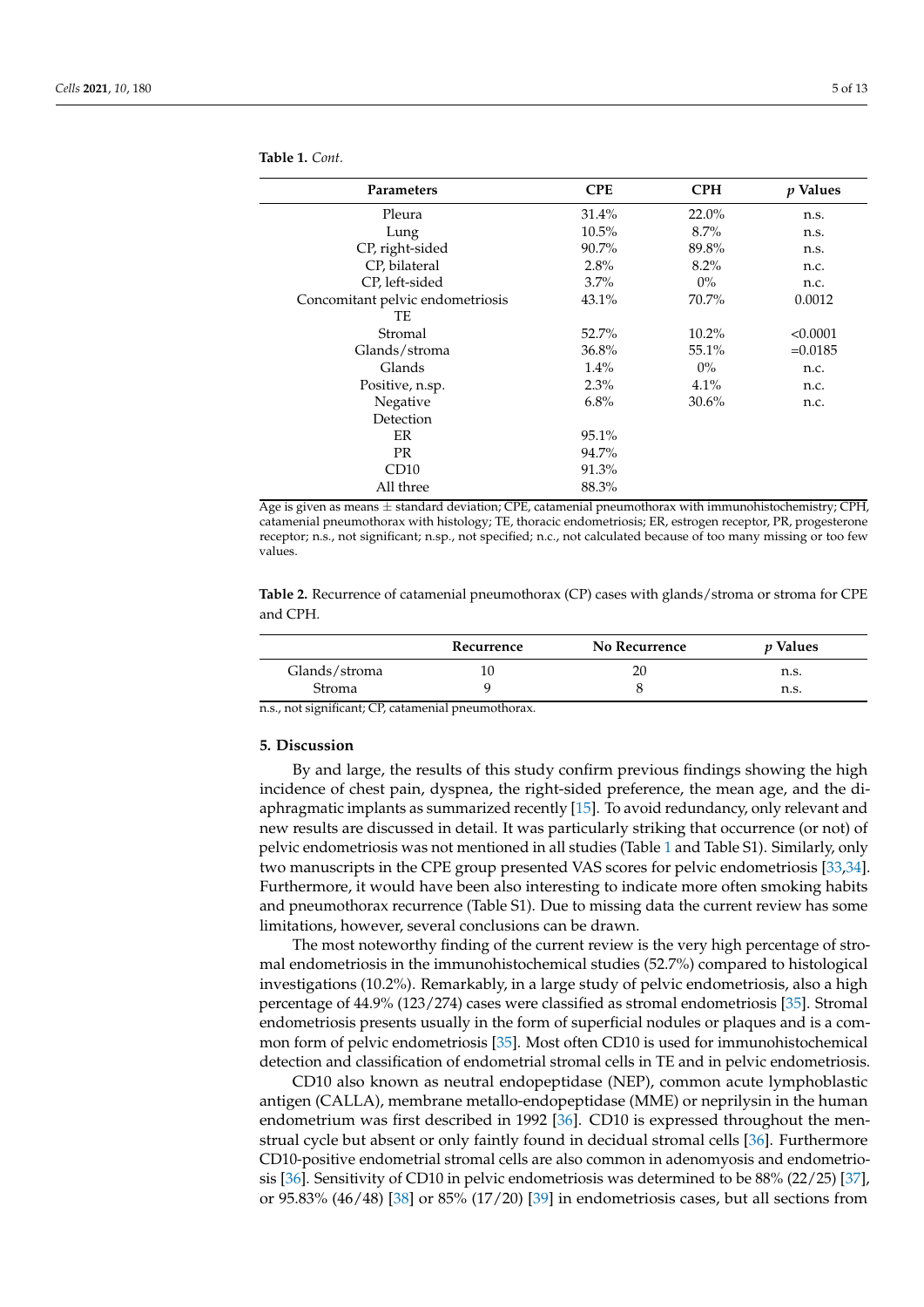lesions that may simulate endometriosis like for example endosalpingiosis were CD10 negative [\[39\]](#page-10-11). Although stromal endometriosis was described already in 1960 [\[40\]](#page-10-12), it did not attract considerable attention over the past decades, mainly because of the general opinion that it is scarce and only the presence of ectopic endometrial glands together with stroma was regarded as a definitive proof of endometriosis [\[1\]](#page-9-0). Recently, this view has been challenged and the importance of fibrosis in endometriosis, without ectopic endometrial glands/stroma, was put into the limelight [\[2\]](#page-9-1). Although many cell types might be involved in fibrosis such as platelets, macrophages, ectopic endometrial cells, and sensory nerve fibers, the major component of nodular lesions is not endometrial tissue but fibromuscular tissue [\[41\]](#page-10-13). However, as long as there is no specific tissue marker with a high specificity available to judge "endometrial fibrosis", it will be difficult to expand the diagnosis of endometriosis. Similarly, the presence of hemosiderin and/or hemosiderin-laden macrophages, pseudoxanthoma cells or pigmented histiocytes in endometriotic lesions is not conclusive for the diagnosis [\[1\]](#page-9-0). In this review, we identified several manuscripts in which only hemosiderin but not glands or stroma was found in lesions of some cases (Table S1), e.g., [\[33\]](#page-10-5). Nonetheless, as clearly shown in this review, stromal endometriosis should become an essential part of endometriosis diagnosis. Of note, fibrosis and scarring without the presence of endometriosis was the most frequent difference between laparoscopic and histologic diagnosis of endometriosis [\[42\]](#page-10-14).

In most manuscripts dealing with immunohistochemistry in TE, antibodies to detect CD10 were mostly used, and often combined with antibodies to detect ER and/or PR. Although CD10 is normally sufficient for detection of endometriosis, the coexpression of CD10 and ER/PR might be helpful in CP diagnosis [\[29\]](#page-10-1). Recently, another stromal marker, IFITM1, was evaluated in pelvic and extra-pelvic endometriosis and demonstrated a higher sensitivity (96.8% vs. 100% in 62 cases, respectively) compared to CD10 [\[28\]](#page-10-0). Additionally, for the detection of ectopic endometrial epithelial cells PAX8 demonstrated sensitivities of 100% (8/8) in ovarian endometriosis and of 97.9% (46/47) in extragenital epithelial endometrial cells [\[31\]](#page-10-3). Of note, Forkhead box L2 (FoxL2), which is expressed in stromal and epithelial endometrial cells, was approximately 3-fold higher expressed in ovarian endometriosis and eutopic endometrium of cases with endometriosis compared to healthy controls, however, no data about the sensitivity was reported [\[43\]](#page-10-15).

In most manuscripts classification of endometrial implants into glands/stroma, glands and stromal endometriosis was provided, however, sometimes no endometrial implants could be identified in CPE (6.8%) and CPH (30.6%) (Table [1\)](#page-3-0). Similarly, sometimes endometrial implants are not found at the first, but only in subsequent VATS. This might possibly be due to small lesions, missed at the time of the first operation as observed similarly in pelvic endometriosis [\[44\]](#page-10-16) or atypical lesions, which are not uncommon [\[42\]](#page-10-14).

There is an urgent need for a better, more sensitive and easier method for detection of endometriosis in patients during surgery. Several methods have been tried such as 5-aminolevulinic acid-induced fluorescence, indigo carmine, methylene blue, indocyanine green, and peritoneal fluid painting, however, up to date, no labeling is currently consistently used [\[45\]](#page-10-17).

Similarly, thoracic lesions or nodules that are small or more distant from the pleural surface might not be easily detected by palpation or with endoscopic forceps [\[46\]](#page-10-18). Thus, preoperative localization of small pulmonary lesions with either metallic materials (e.g., hook wire), with dyes (e.g., methylene blue), with contrast agents (e.g., lipidiol), or radiotracers (technetium-88m) have shown a success rate of 90–100% [\[46\]](#page-10-18). These techniques resulted in higher successful VATS rates, shorter operation times, increased economic benefits [\[46\]](#page-10-18), and possibly longer recurrence-free survival of superficial premalignant, minimally invasive, and small invasive lung cancers [\[47\]](#page-10-19). However, the optimal preoperative localization method with respect to success, safety, and efficacy has not yet been established. Although many issues have to be solved, preoperative and operative localization methods for detection of endometrial implants in the thorax might be worth being investigated in the future.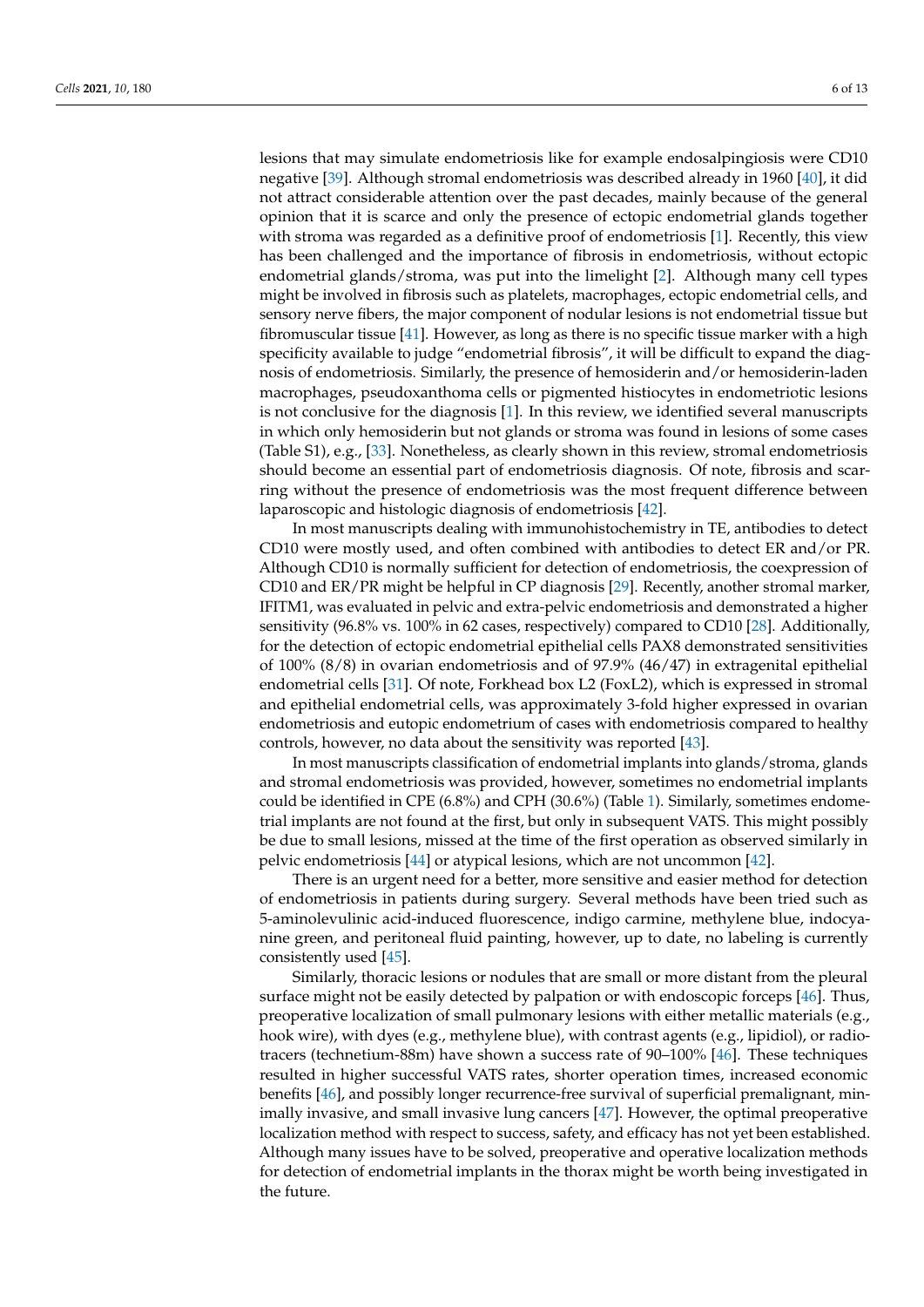Several hypotheses have been postulated to explain the occurrence of thoracic endometriosis, which are all highly similar to the theories of pelvic endometriosis:

- 1. The coelomic metaplasia theory suggests that endometriosis arises by metaplasia of coelomic epithelial cells. However, this theory cannot explain why the majority of thoracic endometriosis occurs on the right side of the lung in females. Additionally, TE has never been observed in male pneumothorax [\[48\]](#page-10-20). Furthermore, no one has up to date demonstrated how one cell type, the coelomic epithelial cell, can differentiate into two distinct cell types, endometrial epithelial and stromal cells, which must happen in an always highly identical manner at many different sites in the body as diverse as the pelvis up to the brain [\[49\]](#page-10-21). Recently, we have casted some doubts on the metaplasia hypothesis [\[49\]](#page-10-21), but as of yet no one has presented convincing data showing metaplasia of peritoneal cells into endometrial epithelial and stromal cells neither in vivo nor in vitro;
- 2. The stem/progenitor cell theory is mainly advocated by the groups of Gargett [\[6\]](#page-9-5) and Taylor [\[50\]](#page-10-22). They suggest that stem/progenitor cells from the endometrium or bone marrow are responsible for the formation of ectopic endometrial implants. Firstly, the terminology of the cells is somehow diffuse; in the case of pluripotent stem cells, we again have the same problem as with the metaplasia hypothesis, the stem cell must differentiate into two distinct cell types, endometrial epithelial and stromal cells, and this must happen in an identical manner at many different sites in the body [\[49\]](#page-10-21). Although a model was presented recently [\[51\]](#page-10-23), however, no transformation of stem cells into endometrial epithelial and stromal cells has ever been shown to occur at the sites of ectopic endometrial implants. Secondly, in the case of progenitor cells, these cells are already committed to the endometrial lineage, and thus endometrial stromal and epithelial cells can be distinguished. This is not in contradiction to the hypothesis of Sampson, but only an extension. Recently, it was suggested that stem cells might also be the cause of TE [\[32\]](#page-10-4) and one of the arguments in favor of stem cells was the difference in histologic features between eutopic endometrial tissue and ectopic implants. However, besides the fact that ectopic endometrial implants nearly always have an overtly endometrial phenotype [\[1\]](#page-9-0), we have recently shown that ectopic endometrial implants are highly similar to eutopic endometrium and have not lost their distinct epithelial characteristics [\[52\]](#page-10-24).
- 3. The hypothesis of retrograde menstruation is the most probable theory to explain the phenomenon of pelvic and thoracic endometriosis. The implantation hypothesis of Sampson [\[3\]](#page-9-2) is based upon: (a) endometrial tissue breakdown, primarily by menstruation, and (b) migration of endometrial cells through either the fallopian tube and pelvis, primarily by retrograde menstruation, or vascular or lymphatic spread, that results in: (c) invasion and implantation at pelvic or extra-pelvic sites (Figure [1\)](#page-7-0) [\[53\]](#page-10-25).

In other words, several basic cellular processes, such as tissue breakdown, migration, and escape from the immune system, survival and invasion of the endometrial tissue are pivotal for the establishment of endometrial implants [\[54\]](#page-10-26), although there is limited knowledge about the details and causes of these processes. The whole process leading to endometriosis has many parallels to the seed and soil hypothesis for tumor cells of Paget [\[55\]](#page-10-27), who proposed that the organ-preference patterns of tumor metastasis are the product of favorable interactions between metastatic tumor cells (the "seed") and their organ microenvironment (the "soil"). However, it is important to stress several important differences of endometrial to tumor cells: tissue breakdown by the endometrial cells is not necessary, because of menstruation and endometrial cells do not undergo a malignant transformation but only partial transitions [\[56\]](#page-10-28).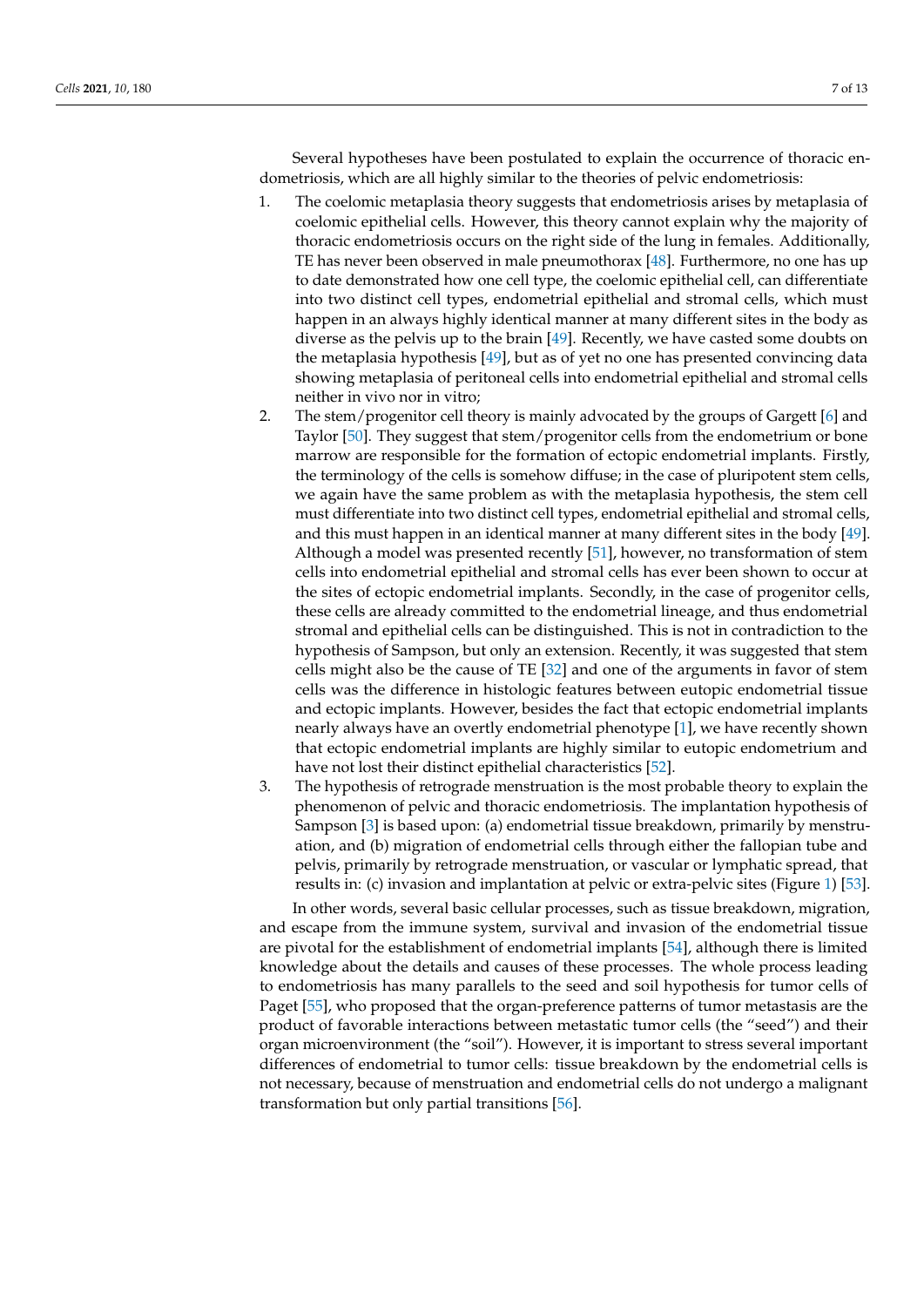<span id="page-7-0"></span>

**Figure 1.** Scheme of the pelvic and thoracic endometriosis. Endometrial glands with the surrounding stroma are the basic unit in the endometrium as shown with claudin-4 positive glands in brown. After tissue breakdown, most often by menstruation, the glands/stroma invade the myometrium, the pelvis, or extra-pelvic sites. The most probable and most common migration of the lands/stroma is via the fallopian tube into the pelvis (retrograde menstruation). However, very rarely the glands/stroma also invade via the right paracolic gutters the right diaphragm, the parietal and visceral pleura and sometimes even the lungs or some other extra-pelvic sites such as for example liver and brain (not shown). Very rarely, bilateral and left-sided invasions in the case of catamenial pneumothorax have been observed. In the case of hemoptysis, the vascular spread of the glands/stroma seems to be preferred. The different thickness of the arrows reflects the relative frequency of endometriosis at different ectopic sites. Modified from Omwandho et al. [\[54\]](#page-10-26).

Then, how do the endometrial cells reach the lungs? The endometrial cells follow the clockwise flow of the peritoneal fluid through the right paracolic gutters to reach the right subdiaphragmatic area (Figure [1\)](#page-7-0) [\[22\]](#page-9-21). In contrast, the phrenicocolic ligament and the falciform ligament of the liver usually prevent the invasion of the left diaphragm and pleura. Indeed, ectopic endometrial implants have been found at the paracolic gutters [\[42,](#page-10-14)[57\]](#page-11-0), which is a strong argument in favor of the migration hypothesis, although adhesions at the paracolic gutters are very rare. In contrast, in cases of hemoptysis, the endometrial cells might reach the lungs through hematogenic/lymphatic spread, which was already mentioned by Sampson as recently quoted in a reappraisal of his work [\[53\]](#page-10-25). As already shown in 1940, injection of endometrial tissue into the ear vein of rabbits resulted in pulmonary endometriosis in 79% (19/24) of the animals [\[58\]](#page-11-1). Similarly, Samani et al. [\[59\]](#page-11-2)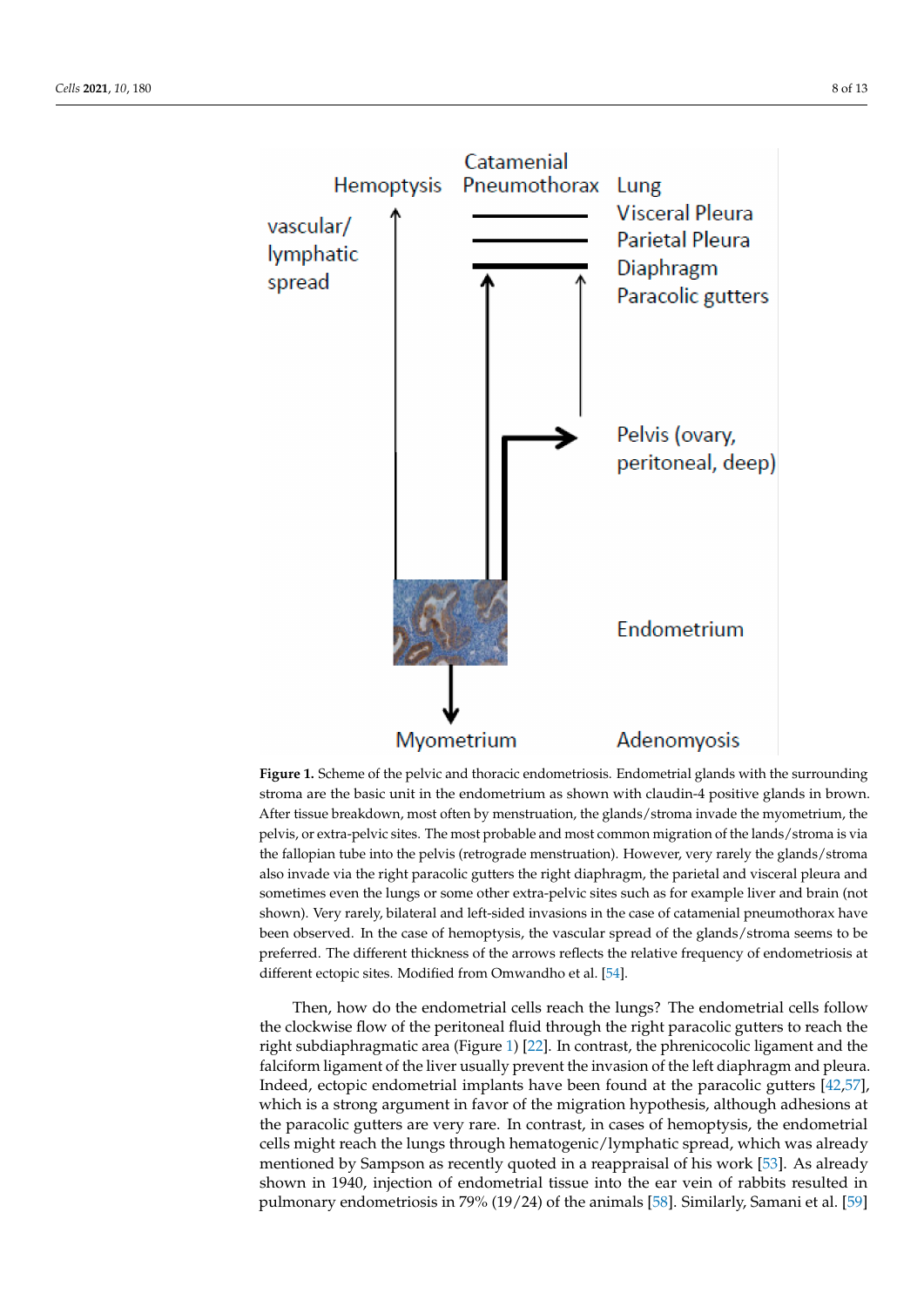injected labeled endometrial cells into the pelvis, and observed (micro)-metastases in the lungs in vivo. Furthermore, circulating endometrial cells have been found in the blood of patients with spontaneous pneumothorax  $[60]$ .

Treatment of hemoptysis very often results in complete remission or partial response in all patients treated with hormonal or conservative treatment, which is in strong contrast to the high recurrence rate observed for CP/TE [\[22\]](#page-9-21). This does not only suggest that they are distinct entities [\[22\]](#page-9-21), but one has also to keep in mind that the hematogenous/lymphatic spread of endometrial cells is less frequent compared to retrograde menstruation through the fallopian tube. The recurrence rate does not depend on the rates of diaphragmatic implants with glands/stroma [\[16\]](#page-9-15) as shown in the present review. Although operation techniques together with a hormonal therapy [\[61\]](#page-11-4) and a complete resection of all endometrial implants will reduce the recurrence rates, Shakiba et al. [\[13\]](#page-9-12) showed that patients with pelvic endometriosis treated with hysterectomy combined with laparoscopy experienced a dramatically lower recurrence rate of 96.0%, 91.7%, and 91.7% compared to laparoscopy alone with a recurrence rate of 79.4%, 53.3%, and 44.6% after 2, 5, and 7 years, respectively. These data clearly suggest that especially hysterectomy is associated with a low reoperation rate and that the endometrium is the main source for endometrial cells, although this does not exclude other hypotheses for pathogenesis of endometriosis as mentioned above. Furthermore, data showing recurrence after hysterectomy, alone or in combination with laparoscopy or VATS, are not a counter-argument to Sampson, but should rather further motivate researchers and clinicians to find more sensitive and effective methods to detect endometrial implants during and after surgery. If we apply the razor of Ockham, the implantation hypothesis of Sampson is the simplest theory and thus the more probable compared to the hypothesis of metaplasia and stem cells, which both need more assumptions.

#### **6. Conclusions**

In summary, the origin of thoracic endometriosis appears to be almost exclusively in the endometrium as already described for pelvic endometriosis although not all causative factors contributing to the initiation and progression of the disease are known. We suggest that the diagnosis of stromal endometriosis with or without immunohistochemical confirmation should become mandatory for pelvic and thoracic endometriosis, and possibly for other extra-pelvic sites. Furthermore, there is an urgent need for more sensitive and effective detection methods to assess endometrial implants during surgery in the pelvis and in extra-pelvic sites. Especially detection of ectopic endometrial implants at extra-pelvic sites should always be accompanied by a careful examination of the pelvis.

**Supplementary Materials:** The following are available online at [https://www.mdpi.com/2073-4](https://www.mdpi.com/2073-4409/10/1/180/s1) [409/10/1/180/s1,](https://www.mdpi.com/2073-4409/10/1/180/s1) Figure S1: PRISMA flowchart of literature search and data selection, Table S1. References [\[62](#page-11-5)[–96\]](#page-12-0) are cited in the supplementary materials.

**Author Contributions:** Collection of manuscripts and proofreading (E.M., R.M.), suggestions and proofreading (J.B.M., A.N.M., I.M.-H.), writing and proofreading (E.M., R.M., C.O.A.O., M.A.R.) and whole concept, literature search, writing, proofreading, and statistical analysis (L.K.). All authors have read and agreed to the published version of the manuscript.

**Funding:** The research received no external funding.

**Institutional Review Board Statement:** Not applicable.

**Informed Consent Statement:** Not applicable.

**Data Availability Statement:** The data presented in this study are available on request from the corresponding author.

**Conflicts of Interest:** The authors declare no conflict of interest.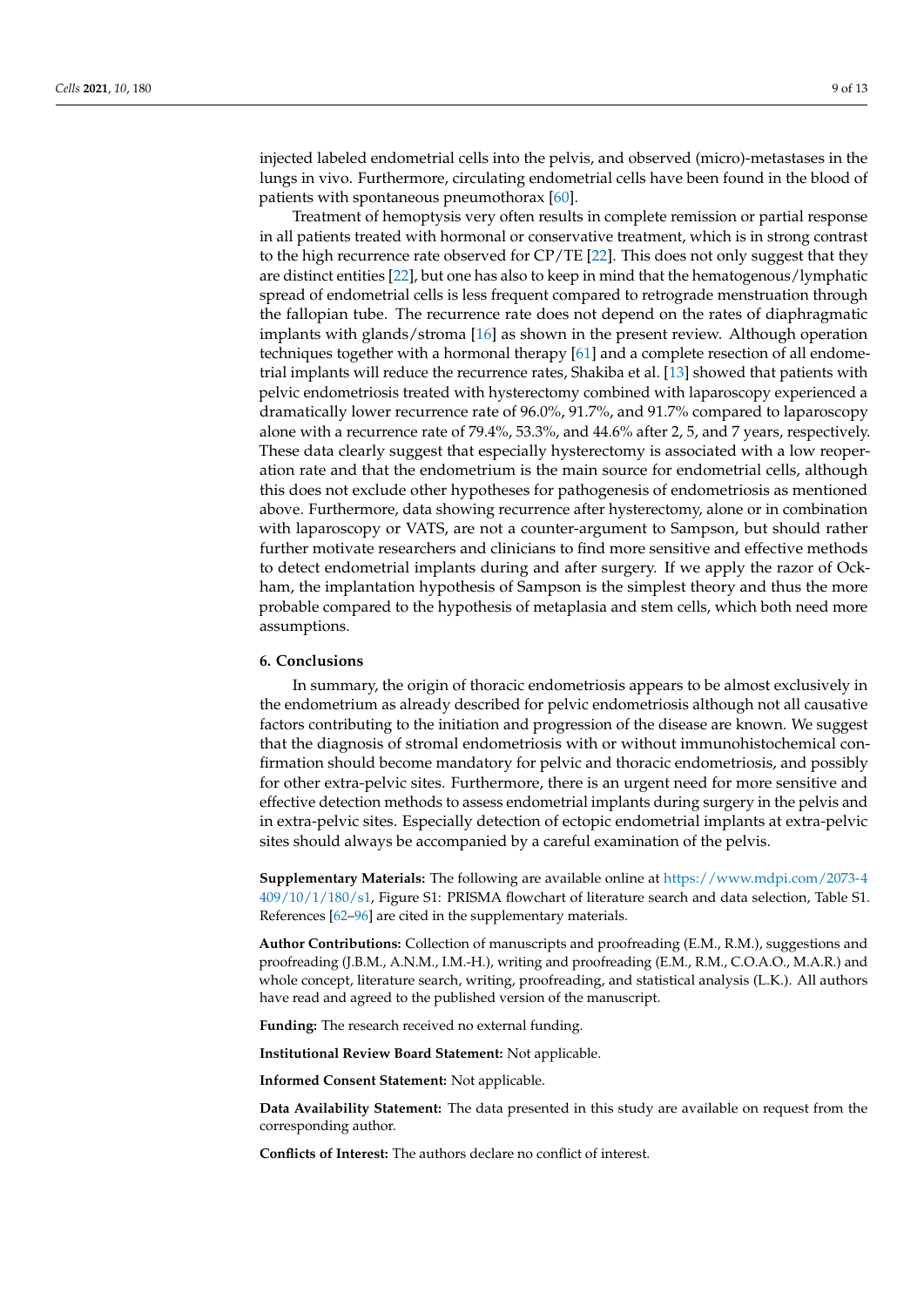## **References**

- <span id="page-9-0"></span>1. Clement, P.B. The pathology of endometriosis: A survey of the many faces of a common disease emphasizing diagnostic pitfalls and unusual and newly appreciated aspects. *Adv. Anat. Pathol.* **2007**, *14*, 241–260. [\[CrossRef\]](http://doi.org/10.1097/PAP.0b013e3180ca7d7b) [\[PubMed\]](http://www.ncbi.nlm.nih.gov/pubmed/17592255)
- <span id="page-9-1"></span>2. Guo, S.W. Fibrogenesis resulting from cyclic bleeding: The Holy Grail of the natural history of ectopic endometrium. *Hum. Reprod.* **2018**, *33*, 353–356. [\[CrossRef\]](http://doi.org/10.1093/humrep/dey015) [\[PubMed\]](http://www.ncbi.nlm.nih.gov/pubmed/29420711)
- <span id="page-9-2"></span>3. Sampson, J.A. Peritoneal endometriosis due to the menstrual dissemination of endometrial tissue into the peritoneal cavity. *Am. J. Obstet. Gynecol.* **1927**, *14*, 422–469. [\[CrossRef\]](http://doi.org/10.1016/S0002-9378(15)30003-X)
- <span id="page-9-3"></span>4. Meyer, R. Zur Frage der heterotopen Epithelwucherung, insbesondere des Peritonealepithels und in die Ovarien. *Virch. Arch. Pathol. Anat. Phys.* **1924**, *250*, 595–610. [\[CrossRef\]](http://doi.org/10.1007/BF01891397)
- <span id="page-9-4"></span>5. Koninckx, P.R.; Ussia, A.; Adamyan, L.; Wattiez, A.; Gomel, V.; Martin, D.C. Pathogenesis of endometriosis: The genetic/epigenetic theory. *Fertil. Steril.* **2019**, *111*, 327–340. [\[CrossRef\]](http://doi.org/10.1016/j.fertnstert.2018.10.013)
- <span id="page-9-5"></span>6. Gargett, C.E.; Schwab, K.E.; Brosens, J.J.; Puttemans, P.; Benagiano, G.; Brosens, I. Potential role of endometrial stem/progenitor cells in the pathogenesis of early-onset endometriosis. *Mol. Hum. Reprod.* **2014**, *20*, 591–598. [\[CrossRef\]](http://doi.org/10.1093/molehr/gau025)
- <span id="page-9-6"></span>7. Leyendecker, G.; Kunz, G.; Herbertz, M.; Beil, D.; Huppert, P.; Mall, G.; Kissler, S.; Noe, M.; Wildt, L. Uterine peristaltic activity and the development of endometriosis. *Ann. N. Y. Acad. Sci.* **2004**, *1034*, 338–355. [\[CrossRef\]](http://doi.org/10.1196/annals.1335.036)
- <span id="page-9-7"></span>8. Signorile, P.G.; Baldi, F.; Bussani, R.; Viceconte, R.; Bulzomi, P.; D'Armiento, M.; D'Avino, A.; Baldi, A. Embryologic origin of endometriosis: Analysis of 101 human female foetuses. *J. Cell Physiol.* **2012**, *227*, 1653–1656. [\[CrossRef\]](http://doi.org/10.1002/jcp.22888)
- <span id="page-9-8"></span>9. Brosens, I.; Gargett, C.E.; Guo, S.W.; Puttemans, P.; Gordts, S.; Brosens, J.J.; Benagiano, G. Origins and progression of adolescent endometriosis. *Reprod. Sci.* **2016**, *23*, 1282–1288. [\[CrossRef\]](http://doi.org/10.1177/1933719116637919)
- <span id="page-9-9"></span>10. Bulun, S.E.; Yilmaz, B.D.; Sison, C.; Miyazaki, K.; Bernardi, L.; Liu, S.; Kohlmeier, A.; Yin, P.; Milad, M.; Wei, J.J. Endometriosis. *Endocr. Rev.* **2019**, *40*, 1048–1079. [\[CrossRef\]](http://doi.org/10.1210/er.2018-00242)
- <span id="page-9-10"></span>11. Samimi, M.; Pourhanifeh, M.H.; Mehdizadehkashi, A.; Eftekar, T.; Asemi, Z. The role of inflammation, oxidative stress, angiogenesis, and apoptosis in the pathophysiology of endometrio-sis: Basis science and new insights based on gene expression. *J. Cell. Physiol.* **2018**, *234*, 19384–19392. [\[CrossRef\]](http://doi.org/10.1002/jcp.28666) [\[PubMed\]](http://www.ncbi.nlm.nih.gov/pubmed/31004368)
- <span id="page-9-11"></span>12. Young, V.J.; Brown, J.K.; Saunders, P.T.; Horne, A.W. The role of the peritoneum in the pathogenesis of endometriosis. *Hum. Reprod. Update* **2013**, *19*, 558–569. [\[CrossRef\]](http://doi.org/10.1093/humupd/dmt024) [\[PubMed\]](http://www.ncbi.nlm.nih.gov/pubmed/23720497)
- <span id="page-9-12"></span>13. Shakiba, K.; Bena, J.F.; McGill, K.; Minger, J.; Falcone, T. Surgical treatment of endometriosis. A 7-year follow-up on the requirement for further surgery. *Obstet. Gynecol.* **2008**, *111*, 1285–1292. [\[CrossRef\]](http://doi.org/10.1097/AOG.0b013e3181758ec6) [\[PubMed\]](http://www.ncbi.nlm.nih.gov/pubmed/18515510)
- <span id="page-9-13"></span>14. Alifano, M.; Trisolini, R.; Cancellieri, A.; Regnard, J.F. Thoracic endometriosis: Current knowledge. *Ann. Thor. Surg.* **2006**, *81*, 761–769. [\[CrossRef\]](http://doi.org/10.1016/j.athoracsur.2005.07.044) [\[PubMed\]](http://www.ncbi.nlm.nih.gov/pubmed/16427904)
- <span id="page-9-14"></span>15. Andres, M.P.; Arcoverde, F.V.L.; Souza, C.C.C.; Fernandes, L.F.C.; Abrão, M.S.; Kho, R.M. Extrapelvic endometriosis: A systematic review. *J. Minim. Invasive Gynecol.* **2020**, *27*, 373–389. [\[CrossRef\]](http://doi.org/10.1016/j.jmig.2019.10.004)
- <span id="page-9-15"></span>16. Haga, T.; Kataoka, H.; Ebana, H.; Otsuji, M.; Seyama, K.; Tatsumi, K.; Kurihara, M. Thoracic endometriosis-related pneumothorax distinguished from primary spontaneous pneumothorax in females. *Lung* **2014**, *192*, 583–587. [\[CrossRef\]](http://doi.org/10.1007/s00408-014-9598-1)
- <span id="page-9-16"></span>17. Alifano, M.; Roth, T.; Camilleri-Broet, S.; Schussler, O.; Magdeleinat, P.; Regnard, J.F. Catamenial pneumothorax: A prospective study. *Chest* **2003**, *124*, 1004–1008. [\[CrossRef\]](http://doi.org/10.1378/chest.124.3.1004)
- <span id="page-9-17"></span>18. Hiyama, N.; Sasabuchi, Y.; Jo, T.; Hirata, T.; Osuga, Y.; Nakajima, J.; Yasunaga, H. The three peaks in age distribution of females with pneumothorax: A nationwide database study in Japan. *Eur. J. Cardiothorac. Surg.* **2018**, *54*, 572–578. [\[CrossRef\]](http://doi.org/10.1093/ejcts/ezy081)
- <span id="page-9-18"></span>19. Nakamura, H.; Konishiike, J.; Sugamura, A.; Takeno, Y. Epidemiology of spontaneous pneumothorax in women. *Chest* **1986**, *89*, 378–382. [\[CrossRef\]](http://doi.org/10.1378/chest.89.3.378)
- <span id="page-9-19"></span>20. Shearin, R.P.; Hepper, N.G.; Payne, W.S. Recurrent spontaneous pneumothorax concurrent with menses. *Mayo Clin. Proc.* **1974**, *49*, 98–101. [\[CrossRef\]](http://doi.org/10.1097/00006254-197501000-00015)
- <span id="page-9-20"></span>21. Bobbio, A.; Dechartres, A.; Bouam, S.; Damotte, D.; Rabbat, A.; Régnard, J.F.; Roche, N.; Ali-fano, M. Epidemiology of spontaneous pneumothorax: Gender-related differences. *Thorax* **2015**, *70*, 653–658. [\[CrossRef\]](http://doi.org/10.1136/thoraxjnl-2014-206577) [\[PubMed\]](http://www.ncbi.nlm.nih.gov/pubmed/25918121)
- <span id="page-9-21"></span>22. Hirata, T.; Koga, K.; Osuga, Y. Extra-pelvic endometriosis: A review. *Reprod. Med. Biol.* **2020**, *19*, 323–333. [\[CrossRef\]](http://doi.org/10.1002/rmb2.12340) [\[PubMed\]](http://www.ncbi.nlm.nih.gov/pubmed/33071634)
- <span id="page-9-22"></span>23. Rousset, P.; Gregory, J.; Rousset-Jablonski, C.; Hugon-Rodin, J.; Regnard, J.F.; Chapron, C.; Coste, J.; Golfier, F.; Revel, M.P. MR diagnosis of diaphragmatic endometriosis. *Eur. Radiol.* **2016**, *26*, 3968–3977. [\[CrossRef\]](http://doi.org/10.1007/s00330-016-4226-5) [\[PubMed\]](http://www.ncbi.nlm.nih.gov/pubmed/26868500)
- <span id="page-9-23"></span>24. Ceccaroni, M.; Roviglione, G.; Giampaolino, P.; Clarizia, R.; Bruni, F.; Ruffo, G.; Patrelli, T.S.; De Placido, G.; Minelli, L. Laparoscopic surgical treatment of diaphragmatic endometriosis: A 7-year single-institution retrospective review. *Surg. Endosc.* **2013**, *27*, 625–632. [\[CrossRef\]](http://doi.org/10.1007/s00464-012-2505-z)
- <span id="page-9-24"></span>25. Alifano, M.; Jablonski, C.; Kadiri, H.; Falcoz, P.; Gompel, A.; Camilleri-Broet, S.; Regnard, J.F. Catamenial and noncatamenial, endometriosis-related or nonendometriosis-related pneumothorax referred for surgery. *Am. J. Respir. Crit. Care Med.* **2007**, *176*, 1048–1053. [\[CrossRef\]](http://doi.org/10.1164/rccm.200704-587OC)
- <span id="page-9-25"></span>26. Flieder, D.B.; Moran, C.A.; Travis, W.D.; Koss, M.N.; Mark, E.J. Pleuro-pulmonary endometriosis and pulmonary ectopic deciduosis: A clinicopathologic and immunohistochemical study of 10 cases with emphasis on diagnostic pitfalls. *Hum. Pathol.* **1998**, *29*, 1495–1503. [\[CrossRef\]](http://doi.org/10.1016/S0046-8177(98)90021-1)
- <span id="page-9-26"></span>27. Haga, T.; Kumasaka, T.; Kurihara, M.; Kataoka, H.; Miura, M. Immunohistochemical analysis of thoracic endometriosis. *Pathol. Int.* **2013**, *63*, 429–434. [\[CrossRef\]](http://doi.org/10.1111/pin.12089)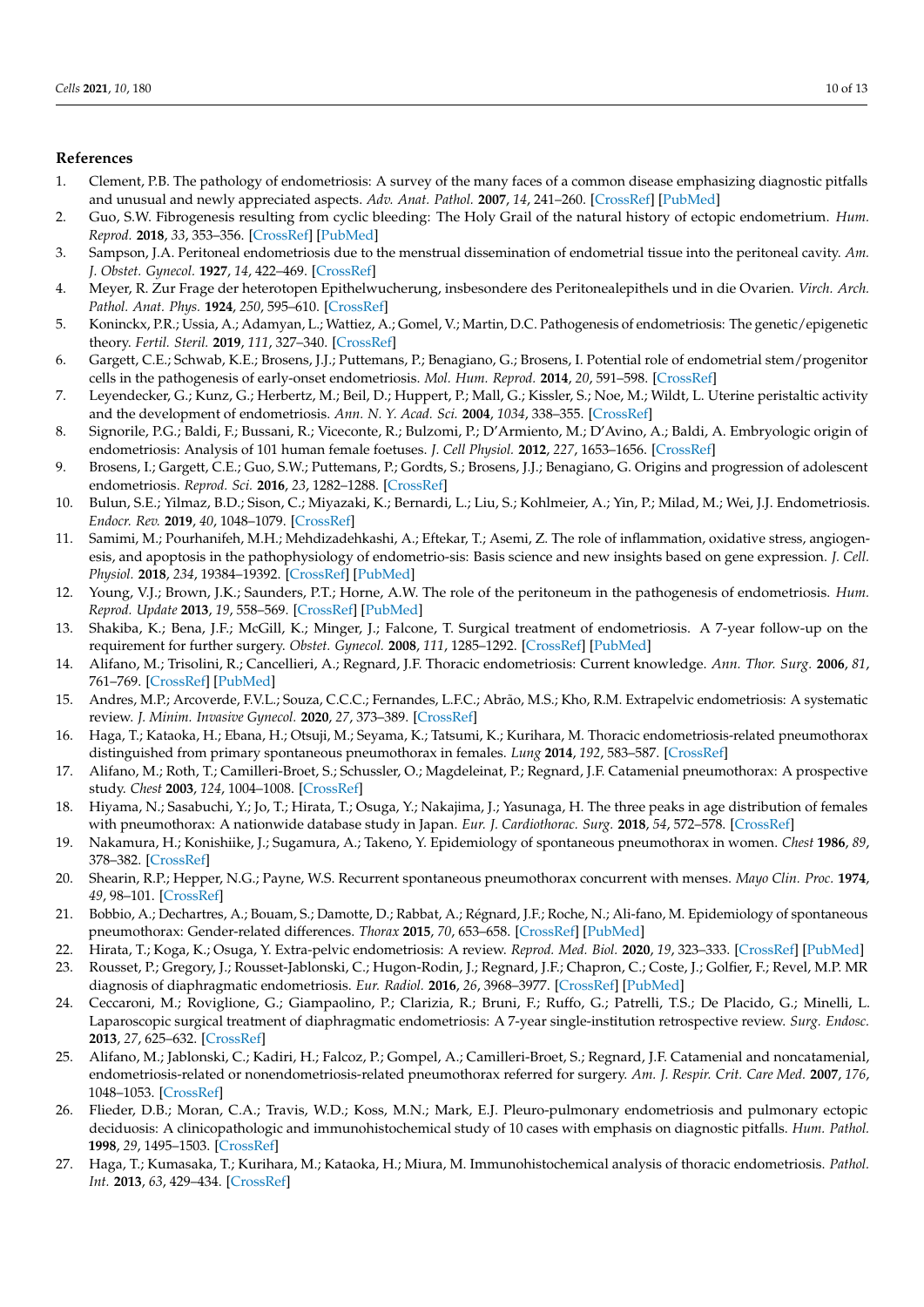- <span id="page-10-0"></span>28. Hiraike, O.; Kurihara, M.; Fujii, T.; Osuga, Y. IFITM1 is a novel, highly sensitive marker for endometriotic stromal cells in ovarian and extragenital endometriosis. *Reprod. Sci.* **2020**, *27*, 1595–1601.
- <span id="page-10-1"></span>29. Mataca, E.; Rossi, G.; Colby, T.V. The helpful role of CD10 and hormonal receptors co-expression in the histologic diagnosis of catamenial pneumothorax. *Int. J. Surg. Pathol.* **2019**, *27*, 593–597. [\[CrossRef\]](http://doi.org/10.1177/1066896919846386)
- <span id="page-10-2"></span>30. Kawaguchi, Y.; Hanaoka, J.; Ohshio, Y.; Igarashi, T.; Okamoto, K.; Kaku, R.; Hayashi, K.; Ishida, M. Diagnosis of thoracic endometriosis with immunohistochemistry. *J. Thorac. Dis.* **2018**, *10*, 3468–3472. [\[CrossRef\]](http://doi.org/10.21037/jtd.2018.05.121)
- <span id="page-10-3"></span>31. Arakawa, T.; Fukuda, S.; Hirata, T.; Neriishi, K.; Wang, Y.; Takeuchi, A.; Saeki, A.; Harada, M.; Hirota, Y.; Matsumoto, T.; et al. Pax8: A highly sensitive marker for the glands in extragenital endometriosis. *Reprod. Sci.* **2020**, *27*, 1580–1586. [\[CrossRef\]](http://doi.org/10.1007/s43032-020-00186-7) [\[PubMed\]](http://www.ncbi.nlm.nih.gov/pubmed/32430717)
- <span id="page-10-4"></span>32. Channabasavaiah, A.D.; Joseph, J.V. Thoracic endometriosis: Revisiting the association between clinical presentation and thoracic pathology based on thoracoscopic findings in 110 patients. *Medicine* **2010**, *89*, 183–188. [\[CrossRef\]](http://doi.org/10.1097/MD.0b013e3181df67d5) [\[PubMed\]](http://www.ncbi.nlm.nih.gov/pubmed/20453605)
- <span id="page-10-5"></span>33. Kumakiri, J.; Kumakiri, Y.; Miyamoto, H.; Kikuchi, I.; Arawaka, A.; Kitade, M.; Takeda, S. Gynecologic evaluation of catamenial pneumothorax associated with endometriosis. *J. Minim. Invasive Gynecol.* **2010**, *17*, 593–599. [\[CrossRef\]](http://doi.org/10.1016/j.jmig.2010.04.011)
- <span id="page-10-6"></span>34. Maniglio, P.; Ricciardi, E.; Meli, F.; Vitale, S.G.; Noventa, M.; Vitagliano, A.; Valenti, G.; La Rosa, V.L.; Laganà, A.S.; Caserta, D. Catamenial pneumothorax caused by thoracic endometriosis. *Radiol. Case Rep.* **2018**, *13*, 81–85. [\[CrossRef\]](http://doi.org/10.1016/j.radcr.2017.09.003) [\[PubMed\]](http://www.ncbi.nlm.nih.gov/pubmed/29552245)
- <span id="page-10-7"></span>35. Boyle, D.P.; McCluggage, W.G. Peritoneal stromal endometriosis: A detailed morphological analysis of a large series of cases of common and under-recognised form of endometriosis. *J. Clin. Pathol.* **2009**, *62*, 530–533. [\[CrossRef\]](http://doi.org/10.1136/jcp.2008.064261) [\[PubMed\]](http://www.ncbi.nlm.nih.gov/pubmed/19155237)
- <span id="page-10-8"></span>36. Imai, K.; Kanzaki, H.; Fujiwara, H.; Kariya, M.; Okamoto, N.; Takakura, K.; Maeda, M.; Mori, T. Expression of aminopeptidase N and neutral endopeptidase on the endometrial stromal cells in endometriosis and adenomyosis. *Hum. Reprod.* **1992**, *7*, 1326–1328. [\[CrossRef\]](http://doi.org/10.1093/oxfordjournals.humrep.a137849)
- <span id="page-10-9"></span>37. Sumathi, V.P.; McGluggage, W.G. CD10 is useful in demonstrating endometrial sites and in confirming a diagnosis of endometriosis. *J. Clin. Pathol.* **2002**, *55*, 391–392. [\[CrossRef\]](http://doi.org/10.1136/jcp.55.5.391)
- <span id="page-10-10"></span>38. Capobianco, G.; Wenger, J.M.; Cosmi, E.; Ambrosini, G.; Dessole, M.; Cherchi, P.L. Immunohistochemical evaluation of epithelial antigen Ber-Ep4 and CD10: New markers for endometriosis? *Eur. J. Gynaecol. Oncol.* **2013**, *34*, 254–256.
- <span id="page-10-11"></span>39. Groisman, G.M.; Meir, A. CD10 is helpful in detecting occult or inconspicuous endometrial stromal cells in cases of presumptive endometriosis. *Arch. Pathol. Lab. Med.* **2003**, *127*, 1003–1006.
- <span id="page-10-12"></span>40. Branscomb, L. Habitual premenstrual spotting following electrocauterization of the cervix: A newly observed phenomenon. *Am. J. Obstet. Gynecol.* **1960**, *79*, 16–23. [\[CrossRef\]](http://doi.org/10.1016/0002-9378(60)90357-4)
- <span id="page-10-13"></span>41. Viganó, P.; Ottolina, J.; Bartiromo, L.; Bonavina, G.; Schimberni, M.; Villanacci, R.; Candiani, M. Cellular components contributing to fibrosis in endometriosis: A literature review. *J. Minim. Invasive Gynecol.* **2020**, *27*, 287–295. [\[CrossRef\]](http://doi.org/10.1016/j.jmig.2019.11.011) [\[PubMed\]](http://www.ncbi.nlm.nih.gov/pubmed/31785417)
- <span id="page-10-14"></span>42. Marchino, G.L.; Gennarelli, G.L.; Enria, R.; Bongioanni, F.; Lipari, G.; Massobrio, M. Diagnosis of pelvic endometriosis with use of macroscopic versus histological findings. *Fertil. Steril.* **2005**, *84*, 12–15. [\[CrossRef\]](http://doi.org/10.1016/j.fertnstert.2004.09.042) [\[PubMed\]](http://www.ncbi.nlm.nih.gov/pubmed/16009147)
- <span id="page-10-15"></span>43. Governini, L.; Carrarelli, P.; Rocha, A.L.L.; De Leo, V.; Luddi, A.; Arcuri, F.; Piombino, P.; Chapron, C.; Bilezkjian, L.M.; Petraglia, F. FOXL2 in human endometrium: Hyperexpressed in endometriosis. *Reprod. Sci.* **2014**, *21*, 1249–1255. [\[CrossRef\]](http://doi.org/10.1177/1933719114522549) [\[PubMed\]](http://www.ncbi.nlm.nih.gov/pubmed/24520083)
- <span id="page-10-16"></span>44. Evers, J.L.H.; Dunselman, G.A.J.; Groothuis, P. Now you see them, now you don't. *Fertil. Steril.* **2005**, *84*, 31–32. [\[CrossRef\]](http://doi.org/10.1016/j.fertnstert.2005.01.122)
- <span id="page-10-17"></span>45. Al-Taher, M.; Hsien, S.; Schols, R.M.; Hanegem, N.V.; Bouvy, N.D.; Dunselman, G.A.J.; Stas-sen, L.P.S. Intraoperative enhanced imaging for detection of endometriosis: A systematic review of the literature. *Eur. J. Obstet. Gynecol. Reprod. Biol.* **2018**, *224*, 108–116. [\[CrossRef\]](http://doi.org/10.1016/j.ejogrb.2018.03.020)
- <span id="page-10-18"></span>46. Lee, J.W.; Park, C.H.; Lee, S.M.; Jeong, M.; Hur, J. Planting seeds into the lung: Image-guided percutaneous localization to guide minimally invasive thoracic surgery. *Korean J. Radiol.* **2019**, *20*, 1498–1514. [\[CrossRef\]](http://doi.org/10.3348/kjr.2019.0155)
- <span id="page-10-19"></span>47. Rodrigues, J.C.L.; Pierre, A.F.; Hanneman, K.; Cabanero, M.; Kavanagh, J.; Waddell, T.K.; Chung, T.B.; Pakkal, M.; Keshavjee, S.; Cypel, M.; et al. CT-guided micro-coil pulmonary nodule localization prior to video-assisted thoracoscopic surgery: Diagnostic utility and recurrence-free survival. *Radiology* **2019**, *291*, 214–222. [\[CrossRef\]](http://doi.org/10.1148/radiol.2019181674) [\[PubMed\]](http://www.ncbi.nlm.nih.gov/pubmed/30720402)
- <span id="page-10-20"></span>48. Johnson, M.M. Catamenial pneumothorax and other thoracic manifestations of endometriosis. *Clin. Chest Med.* **2004**, *25*, 311–319. [\[CrossRef\]](http://doi.org/10.1016/j.ccm.2004.01.005) [\[PubMed\]](http://www.ncbi.nlm.nih.gov/pubmed/15099891)
- <span id="page-10-21"></span>49. Konrad, L.; Dietze, R.; Kudipudi, P.K.; Horné, F.; Meinhold-Heerlein, I. Endometriosis in MRKH cases as a proof for the coelomic metaplasia hypothesis? *Reproduction* **2019**, *158*, R41–R47. [\[CrossRef\]](http://doi.org/10.1530/REP-19-0106) [\[PubMed\]](http://www.ncbi.nlm.nih.gov/pubmed/30978694)
- <span id="page-10-22"></span>50. Taylor, H.S. Endometrial cells derived from donor stem cells in bone marrow transplant recipients. *JAMA* **2004**, *292*, 81–85. [\[CrossRef\]](http://doi.org/10.1001/jama.292.1.81)
- <span id="page-10-23"></span>51. Wang, Y.; Nicholes, K.; Shih, L.M. The origin and pathogenesis of endometriosis. *Ann. Rev. Pathol.* **2020**, *15*, 71–95. [\[CrossRef\]](http://doi.org/10.1146/annurev-pathmechdis-012419-032654)
- <span id="page-10-24"></span>52. Konrad, L.; Gronbach, J.; Horné, F.; Mecha, E.O.; Berkes, E.; Frank, M.; Gattenlöhner, S.; Omwandho, C.O.; Oehmke, F.; Tinneberg, H.R. Similar characteristics of the endometrial and endo-metriotic epithelium. *Reprod. Sci.* **2019**, *26*, 49–59. [\[CrossRef\]](http://doi.org/10.1177/1933719118756745) [\[PubMed\]](http://www.ncbi.nlm.nih.gov/pubmed/29402201)
- <span id="page-10-25"></span>53. Yovich, J.L.; Rowlands, P.K.; Lingham, S.; Sillender, M.; Srinivasan, S. Pathogenesis of endometriosis: Look no further than John Sampson. *Reprod. Biomed. Online* **2020**, *40*, 7–11. [\[CrossRef\]](http://doi.org/10.1016/j.rbmo.2019.10.007) [\[PubMed\]](http://www.ncbi.nlm.nih.gov/pubmed/31836436)
- <span id="page-10-26"></span>54. Omwandho, C.O.A.; Konrad, L.; Halis, G.; Oehmke, F.; Tinneberg, H.R. Role of TGF-βs in normal human endometrium and endometriosis. *Hum. Reprod.* **2010**, *25*, 101–109. [\[CrossRef\]](http://doi.org/10.1093/humrep/dep382) [\[PubMed\]](http://www.ncbi.nlm.nih.gov/pubmed/19892717)
- <span id="page-10-27"></span>55. Paget, S. The distribution of secondary growths in cancer of the breast. *Lancet* **1889**, *133*, 571–573. [\[CrossRef\]](http://doi.org/10.1016/S0140-6736(00)49915-0)
- <span id="page-10-28"></span>56. Konrad, L.; Dietze, R.; Riaz, M.A.; Scheiner-Bobis, G.; Behnke, J.; Horné, F.; Hoerscher, A.; Reising, C.; Meinhold-Heerlein, I. Epithelial-mesenchymal transition in endometriosis—When does it happen? *J. Clin. Med.* **2020**, *9*, 1915. [\[CrossRef\]](http://doi.org/10.3390/jcm9061915)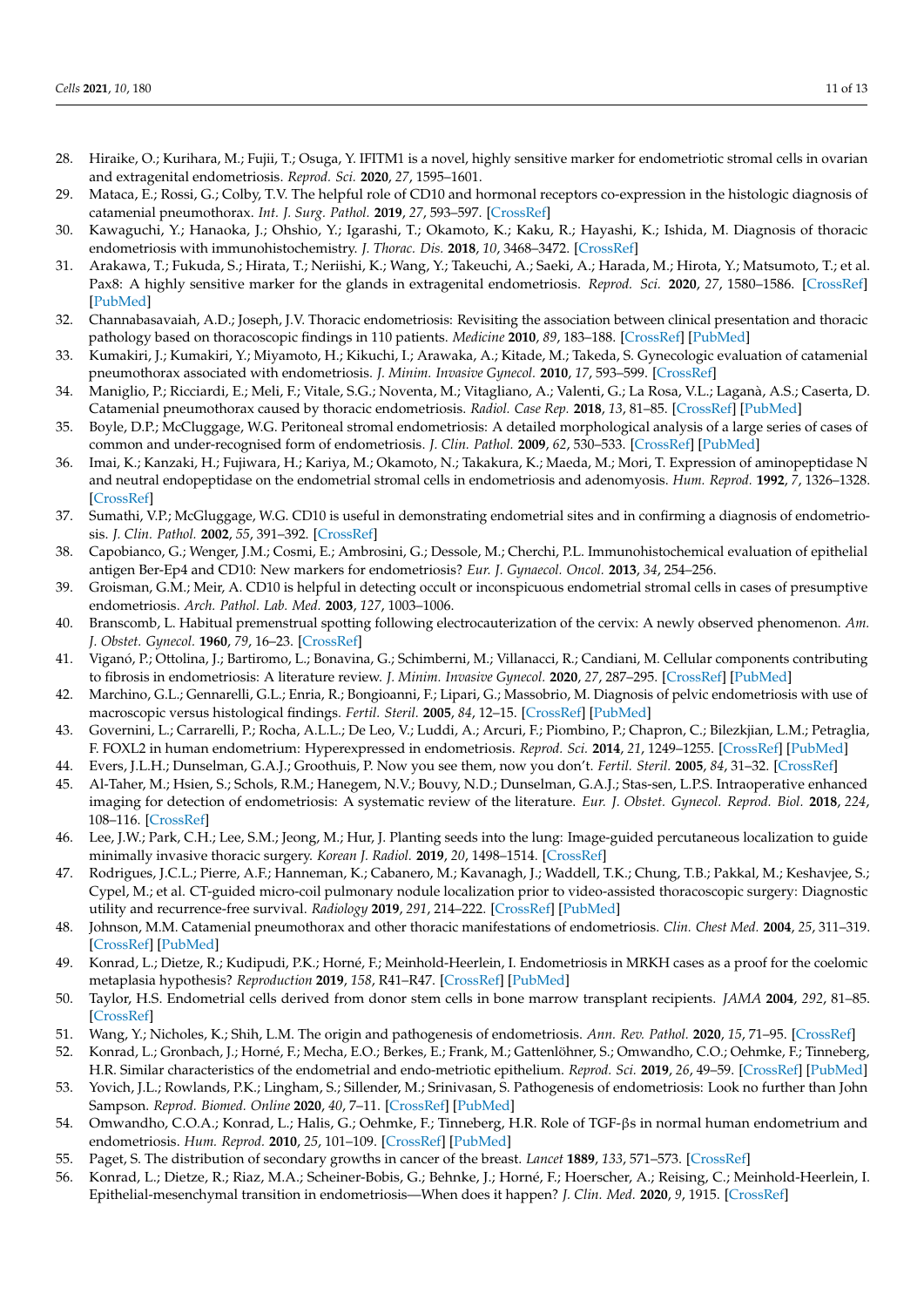- <span id="page-11-0"></span>57. Webb, C.A.J.; Weber, G.M.; Raker, R.K. Anesthetic evaluation and management of a patient with thoracic endometriosis syndrome presenting for elective surgery. *J. Clin. Anesth.* **2013**, *25*, 220–223. [\[CrossRef\]](http://doi.org/10.1016/j.jclinane.2012.10.011)
- <span id="page-11-1"></span>58. Hobbs, J.E.; Bortnick, A.R. Endometriosis of the lungs: An experimental and clinical study. *Am. J. Obstet. Gynecol.* **1940**, *40*, 832–843. [\[CrossRef\]](http://doi.org/10.1016/S0002-9378(15)30807-3)
- <span id="page-11-2"></span>59. Samani, E.N.; Mamillapalli, R.; Li, F.; Mutlu, L.; Hufnagel, D.; Krikun, G.; Taylor, H.S. Micrometastases of endometriosis to distant organs in a murine model. *Oncotarget* **2019**, *10*, 2282–2291. [\[CrossRef\]](http://doi.org/10.18632/oncotarget.16889)
- <span id="page-11-3"></span>60. Kiss, I.; Pospisilova, E.; Kolostova, K.; Maly, V.; Stanek, I.; Lischke, R.; Schutzner, J.; Pawlak, I.; Bobek, V. Circulating endometrial cells in women with spontaneous pneumothorax. *Chest* **2020**, *157*, 342–355. [\[CrossRef\]](http://doi.org/10.1016/j.chest.2019.09.008)
- <span id="page-11-4"></span>61. Fukuda, S.; Hirata, T.; Neriishi, K. Thoracic endometriosis syndrome: Comparison between catamenial pneumothorax or endometriosis-related pneumothorax and catamenial hemoptysis. *Eur. J. Obstet. Gynecol. Reprod. Biol.* **2018**, *225*, 118–123. [\[CrossRef\]](http://doi.org/10.1016/j.ejogrb.2018.04.021) [\[PubMed\]](http://www.ncbi.nlm.nih.gov/pubmed/29704815)
- <span id="page-11-5"></span>62. Sugimura, K.; Sasaki, O.; Shinoda, M.; Kawasaki, S.; Shinkai, M. Catamenial pneumothorax: A cause of monthly breathlessness. *Lancet* **2019**, *394*, 952. [\[CrossRef\]](http://doi.org/10.1016/S0140-6736(19)32094-X)
- 63. Shresta, B.; Shresta, S.; Peters, P.; Ura, M.; Windsor, M.; Naidoo, R. Catamenial pneumotho-rax, a commonly misdiagnosed thoracic condition: Multicentre experience and audit of a small case series with review of the literature. *Heart Lung Circ.* **2019**, *28*, 850–857. [\[CrossRef\]](http://doi.org/10.1016/j.hlc.2019.01.012) [\[PubMed\]](http://www.ncbi.nlm.nih.gov/pubmed/30853525)
- 64. Yasuda, I.; Hidaka, T.; Kusabiraki, T.; Kochi, K.; Yasoshima, K.; Takagawa, K.; Saito, S. Chemical pleurodesis with autologous blood and freeze-dried concentrated human thrombin im-proved spontaneous pneumothorax and thoracic endometriosis: The first case involving a preg-nant woman. *Taiwan J. Obstet. Gynecol.* **2018**, *57*, 449–451. [\[CrossRef\]](http://doi.org/10.1016/j.tjog.2018.04.022) [\[PubMed\]](http://www.ncbi.nlm.nih.gov/pubmed/29880183)
- 65. Takahashi, R.; Kurihara, M.; Mizobuchi, T.; Ebana, H.; Yamanaka, S. Left-sided catamenial pneumothorax with thoracic endometriosis and bullae in the alveolar wall. *Ann. Thorac. Cardiovasc. Surg.* **2017**, *23*, 108–112. [\[CrossRef\]](http://doi.org/10.5761/atcs.cr.16-00112) [\[PubMed\]](http://www.ncbi.nlm.nih.gov/pubmed/27507105)
- 66. Yukumi, S.; Suzuki, H.; Morimoto, M.; Shigematsu, H.; Okazaki, M.; Abe, M.; Kitazawa, S.; Nakamura, K.; Sano, Y. Two young women with left-sided pneumothorax due to thoracic endometriosis. *Intern. Med.* **2016**, *55*, 3491–3493. [\[CrossRef\]](http://doi.org/10.2169/internalmedicine.55.7187)
- 67. Ghigna, M.R.; Mercier, O.; Mussot, S.; Fabre, D.; Fadel, E.; Dorfmuller, P.; de Montepreville, V.T. Thoracic endometriosis: Clinicopathologic updates and issues about 18 cases from a tertiary referring center. *Ann. Diagn. Pathol.* **2015**, *19*, 320–325. [\[CrossRef\]](http://doi.org/10.1016/j.anndiagpath.2015.07.001)
- 68. Ichiki, Y.; Nagashima, A.; Yasuda, M.; Takenoyama, M.; Toyoshima, S. Surgical treatment of catamenial pneumothorax: Report of three cases. *Asian J. Surg.* **2015**, *38*, 180–185. [\[CrossRef\]](http://doi.org/10.1016/j.asjsur.2013.09.014)
- 69. Nemeş, R.M.; Paleru, C.; Dănăilă, O.; Ianoși, E.S.; Pop, C.S.; Dițescu, D.; Streba, C.T.; Nițu, M.F. Thoracic endometriosis with a long delay in diagnosis. *Rom. J. Morphol. Embryol.* **2015**, *56*, 295–300.
- 70. Inoue, T.; Chida, M.; Inaba, H.; Tamura, M.; Kobayashi, S.; Sado, T. Juvenile catamenial pneumothorax: Institutional report and review. *J. Cardiothorac. Surg.* **2015**, *10*, 83. [\[CrossRef\]](http://doi.org/10.1186/s13019-015-0289-7)
- 71. Kawaguchi, Y.; Fujita, T.; Hanaoka, J. Catamenial pneumothorax with bullae. *Ann. Thorac. Surg.* **2015**, *99*, 1075–1078. [\[CrossRef\]](http://doi.org/10.1016/j.athoracsur.2014.05.056) [\[PubMed\]](http://www.ncbi.nlm.nih.gov/pubmed/25742837)
- 72. Legras, A.; Mansuet-Lupo, A.; Rousset-Jablonski, C.; Bobbio, A.; Magdeleinat, P.; Roche, N.; Regnard, J.F.; Gompel, A.; Damotte, D.; Alifano, M. Pneumothorax in women of child-bearing age. *Chest* **2014**, *145*, 354–360. [\[CrossRef\]](http://doi.org/10.1378/chest.13-1284) [\[PubMed\]](http://www.ncbi.nlm.nih.gov/pubmed/24091546)
- 73. Higuchi, M.; Yamaura, T.; Kanno, R.; Suzuki, H.; Asano, S.; Gotoh, M. Incidental early lung adenocarcinoma after surgery for catamenial pneumothorax. *Fukushima J. Med. Sci.* **2012**, *58*, 74–77. [\[CrossRef\]](http://doi.org/10.5387/fms.58.74) [\[PubMed\]](http://www.ncbi.nlm.nih.gov/pubmed/22790895)
- 74. Fang, H.Y.; Jan, C.I.; Chen, C.K.; Chen, W.T.L. Catamenial pneumothorax due to bilateral pulmonary endometriosis. *Respir. Care* **2012**, *57*, 1182–1185. [\[CrossRef\]](http://doi.org/10.4187/respcare.01256) [\[PubMed\]](http://www.ncbi.nlm.nih.gov/pubmed/22273501)
- 75. Poh, C.L.; Yan, T.D.; Vallely, M.P.; Bannon, P.G.; McCaughan, B.C. Pulmonary parenchymal endometriosis presenting as bilateral pneumothoraces. *J. Obstet. Gynaecol.* **2011**, *31*, 452–458. [\[CrossRef\]](http://doi.org/10.3109/01443615.2011.573108) [\[PubMed\]](http://www.ncbi.nlm.nih.gov/pubmed/21627438)
- 76. Kim, Y.D.; Min, K.O.; Moon, S.W. Thorascopic treatment of recurrent pneumothorax in a pregnant woman: A case of ectopic deciduosis. *Thorac. Cardiovasc. Surg.* **2010**, *58*, 429–435. [\[CrossRef\]](http://doi.org/10.1055/s-0029-1240848) [\[PubMed\]](http://www.ncbi.nlm.nih.gov/pubmed/20922628)
- 77. Kumakiri, J.; Takeuchi, H.; Miyamoto, H.; Shimanuki, H.; Kobayashi, Y.; Kuroda, K. An advanced flexible laparoscope with wide optic angle for observing diaphragmatic lesions associated with catamenial pneumothorax. *Fertil. Steril.* **2008**, *90*, 1200.e11– 1200.e14. [\[CrossRef\]](http://doi.org/10.1016/j.fertnstert.2007.09.023)
- 78. Morcos, M.; Alifano, M.; Gompel, A.; Regnard, J.F. Life-threatening endometriosis-related hemopneumothorax. *Ann. Thorac. Surg.* **2006**, *82*, 726–729. [\[CrossRef\]](http://doi.org/10.1016/j.athoracsur.2005.10.002)
- 79. Korom, S.; Canyurt, H.; Missbach, A.; Schneiter, D.; Kurrer, M.O.; Haller, U.; Keller, P.J.; Fur-rer, M.; Weder, W. Catamenial pneumothorax revisited: Clinical approach and systematic review of the literature. *J. Thorac. Cardiovasc. Surg.* **2004**, *128*, 502–508. [\[CrossRef\]](http://doi.org/10.1016/j.jtcvs.2004.04.039)
- 80. Fukunaga, M. Catamenial pneumothorax caused by diaphragmatic stromal endometriosis. *APMIS* **1999**, *107*, 685–688. [\[CrossRef\]](http://doi.org/10.1111/j.1699-0463.1999.tb01460.x)
- 81. Tsunezuka, Y.; Sato, H.; Kodama, T.; Shimizu, H.; Kurumaya, H. Expression of CA125 in thoracic endometriosis in a patient with catamenial pneumothorax. *Respiration* **1999**, *66*, 470–472. [\[CrossRef\]](http://doi.org/10.1159/000029414)
- 82. AlAqeel, S.; AlJehani, Y.; AlMuhaish, M. Bilateral catamenial hemopneumothorax: Diagnostic & management challenges. *Int. J. Surg. Case Rep.* **2019**, *61*, 271–274. [\[PubMed\]](http://www.ncbi.nlm.nih.gov/pubmed/31398668)
- 83. Junejo, S.Z.; Singh Lubana, S.; Singh Shina, S.; Singh Tuli, S. A case of thoracic endometriosis syndrome presenting with recurrent catamenial pneumothorax. *Am. J. Case Rep.* **2018**, *19*, 573–576. [\[CrossRef\]](http://doi.org/10.12659/AJCR.907964)